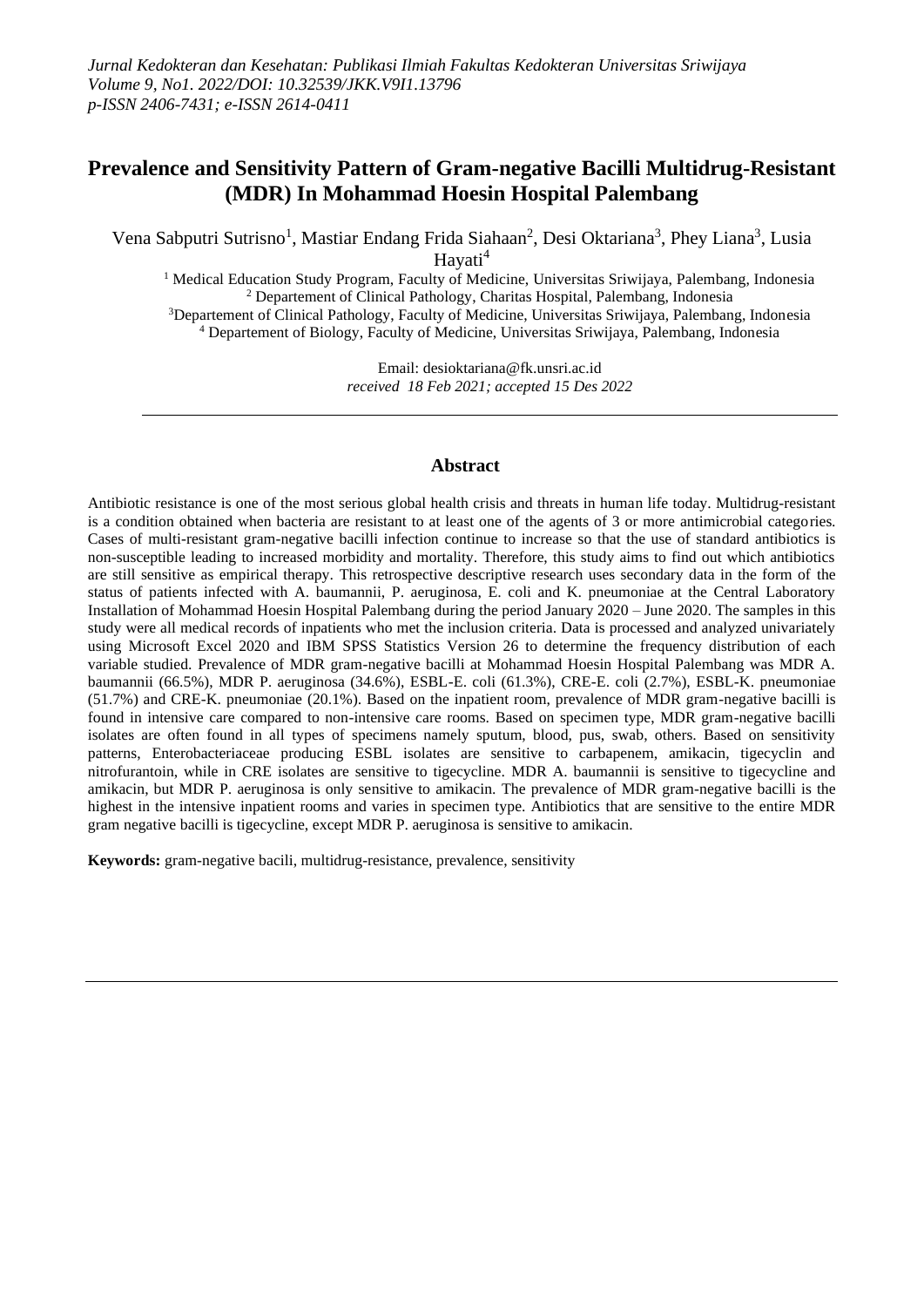#### **1. Introduction**

Antibiotic resistance is one of the global health crises and the most serious threat in human life today. Based on the list of antibiotic-resistant bacteria published by WHO, gram-negative bacteria especially E. coli, K. pneumoniae, P. aeruginosa and A. baumannnii are the most multiresistant against some antibiotics<sup>1</sup>.

Multidrug resistant is a condition obtained when bacteria are resistant to at least one of the agents of 3 or more antimicrobial categories. Organisms that are multidrug resistant are called MDRO (Multidrug Resistant Organism)<sup>2</sup>. MDRO has become a worldwide threat because it aggravates disease, increases mortality, increases medical costs and causes late treatments.<sup>3</sup> Some of the most common examples of gram-negative bacilli MDR are ESBL-producing Enterobacteriaceae, carbapenem-resistant Enterobacteriaceae, MDR A.baumannii and MDR P.aeruginosa.<sup>4</sup>

Antibiotic is most widely used in ICU compared to other patient wards. The research stated that the use of antibiotics in the intensive inpatient room of Mohammad Hoesin Hospital Palembang reached 71%.30 Risk factors for antibiotic resistance include irrational antibiotic use, massive antibiotic use in endemic or pandemic cases, use of antibiotics with unclear indications and lack of public knowledge so use antibiotics without a prescription from doctor.<sup>5</sup>

While data on MDRO at Mohammad Hoesin Hospital Palembang has not been established, it is necessary to conduct research on the prevalence and sensitivity pattern of multidrug resistant (MDR) gram-negative bacilli at Mohammad Hoesin Hospital Palembang in the period January 2020 - June 2020 to be a guideline in making wise decisions on the use of appropriate antibiotics, safe and effective as empirical therapy and definitive therapy.

#### **2. Method**

This retrospective descriptive research uses secondary data in the form of the status of patients infected with A. baumannii, P. aeruginosa, E. coli and K. pneumoniae at the Central Laboratory Installation of Mohammad Hoesin Hospital Palembang during the period January 2020 – June 2020. The samples in this study were all medical records of inpatients who met the inclusion criteria. Data is processed and analyzed univariately using Microsoft Excel 2020 and IBM SPSS Statistics Version 26 to determine the frequency distribution of each variable studied.

#### **3. Result**

From January to June 2020, 795 samples of MDR negative bacilli were obtained. Prevalence of gram-negative bacilli MDR (See Figure 1) shows MDR A. baumannii (66.5%) which occupies the highest position of gram-negative bacilli MDR. Then, followed by MDR P. aeruginosa (34.6%), ESBL-E. coli (61.3%), then CRE-E. coli (2.7 %). Prevalence of ESBL-K. pneumoniae (51.7%) and CRE-K. pneumoniae (20.1%).

**Figure 1. Prevalence of negative gram bacilli MDR in RSUP Dr. Mohammad Hoesin Palembang**



Based on the distribution of demographic characteristics (table 1), Gramnegative bacilli MDR is most found in the adult age category (26-45 years old) and seniors (46-65 years old). In gender distribution, gram-negative bacilli MDR is most found in males compared to females, except ESBL-E. coli and CRE-E. Coli.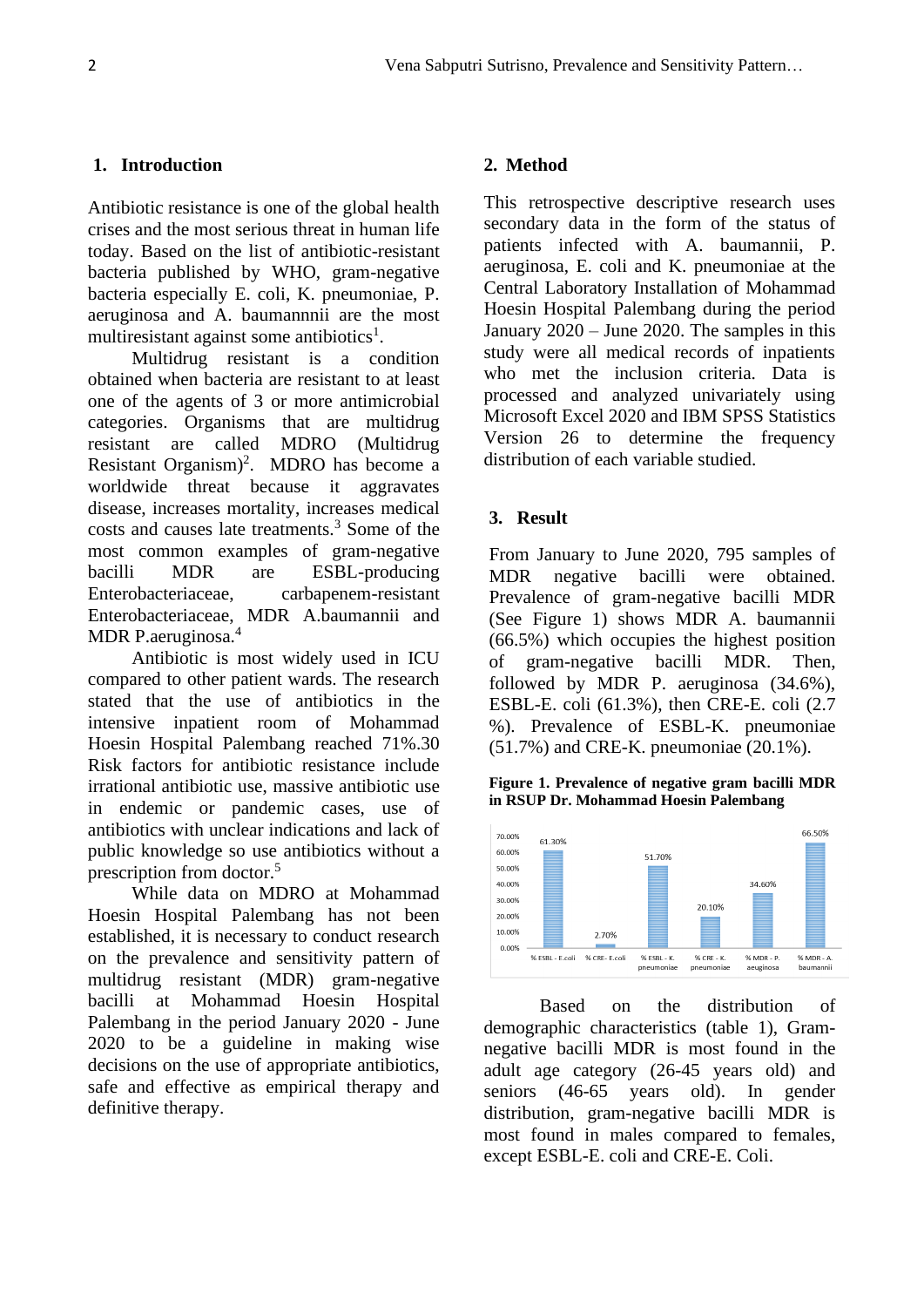In table 2, it can be seen that the prevalence of ESBL-E. coli (66.7%) and CRE-E. coli (3%), CRE-K. pneumoniae (34.4%) and MDR P. aeruginosa (47%) are highest in adult intensive inpatient room. Prevalence of ESBL-K. pneumoniae (80%) and MDR A. baumannii (85.7%) are highest in neonatalchild intensive inpatient rooms. Based on distribution of isolate, ESBL-E. coli and CRE-E. coli most comes from Komering room (medical room), while ESBL-K. Pneumoniae, CRE-K. pneumoniae, MDR A. baumannii and MDR P. aeruginosa mostly come from GICU room.

Table 3 presented data of gramnegative bacilli MDR based on specimen type. In other specimens (CVC, bronchial rinse, pleural fluid, peritoneal fluid, LCS) has a high prevalence in ESBL-E. coli (84.6%), CRE-E. coli (7.7%), MDR P. aeruginosa (70%). However, the prevalence of CRE-K. pneumoniae and MDR A. baumannii were high in ulcer swab specimens at 66.7% and

| Table 1. Characteristics of Demographic |
|-----------------------------------------|
|-----------------------------------------|

100% respectively. Prevalence of ESBL-K. pneumoniae is high in pus specimen (68.6%). Based on its isolate distribution, ESBL-K. Pneumoniae, CRE-K. pneumoniae, MDR A. baumannii and MDR P. aeruginosa are most commonly found in sputum, while ESBL-E. coli and CRE-E. coli is more found in urine specimens.

The sensitivity pattern of gramnegative bacilli MDR can be seen in figure 2. ESBL-E. coli and ESBL-K. pneumoniae is more sensitivite to meropenem (100%, 97%), ertapenem (98%,94%), amikacin (98%, 95%), tigecycline (100%, 87%). CRE-E. coli is more sensitive to meropenem antibiotics (100%), nitrofurantoin (86%), and tigecycline (100%), while CRE-K. pneumoniae is more sensitive only to tigecycline antibiotics (79%). MDR A. baumannii has good sensitivity to the antibiotic amikasin (80%) and tigesiklin (89%), while MDR P. aeruginosa is more sensitive to the amikacin (75%).

| Karakteristik                                   | Isolates           |                              |                         |                         |                            |                           |  |  |  |  |  |  |  |  |
|-------------------------------------------------|--------------------|------------------------------|-------------------------|-------------------------|----------------------------|---------------------------|--|--|--|--|--|--|--|--|
|                                                 |                    | <i>E. coli</i> ( $N = 261$ ) |                         | K. pneumoniae $(N=389)$ | P. aeruginosa<br>$(N=205)$ | A. baumannii<br>$(N=418)$ |  |  |  |  |  |  |  |  |
|                                                 | $ESBL-E$ .<br>coli | CRE-E. coli                  | $ESBL-K.$<br>pneumoniae | $CRE-K.$<br>pneumoniae  | MDR P.<br>aeruginosa       | MDR A.<br>baumannii       |  |  |  |  |  |  |  |  |
|                                                 | $n$ (%)            | $n$ (%)                      | $n$ $(\%)$              | $n$ (%)                 | $n$ (%)                    | $n$ (%)                   |  |  |  |  |  |  |  |  |
| A. Age<br>Child $\left( < 12 \right)$<br>tahun) | 1(14.3)<br>24 (15) |                              | 32(15.9)                | 15(19.2)                | 5(7)                       | 35(12.6)                  |  |  |  |  |  |  |  |  |
| Adolescents<br>$(12-25 \tanh)$                  | 17(10.6)           | 1(14.3)                      | 18(9)                   | 9(11.5)                 | 3(4.2)                     | 24(55.8)                  |  |  |  |  |  |  |  |  |
| <b>Adults</b> (26-45<br>tahun)                  | 36(22.5)           | 4(57.1)                      | 45 (22.4)               | 13(16.7)                | 19(26.8)                   | 66 (64.1)                 |  |  |  |  |  |  |  |  |
| Seniors $(46-65)$<br>tahun)                     | 66 (41.3)          | 1(14.3)                      | 71(35.3)                | 23(29.5)                | 34 (47.9)                  | 117(67.2)                 |  |  |  |  |  |  |  |  |
| Geriatric $($ > 65<br>tahun)                    | 17(10.6)           | 0(0)                         | 35(17.4)                | 18(23.1)                | 10(14.1)                   | 36 (72)                   |  |  |  |  |  |  |  |  |
| <b>Total</b>                                    | 160 (100)          | 7(100)                       | 201 (100)               | 78 (100)                | 71 (100)                   | 278 (100)                 |  |  |  |  |  |  |  |  |
| <b>B.</b> Sex                                   |                    |                              |                         |                         |                            |                           |  |  |  |  |  |  |  |  |
| Male                                            | 71 (44.4)          | 0(0)                         | 113(56.2)               | 44 (56.4)               | 44 (62)                    | 139 (50)                  |  |  |  |  |  |  |  |  |
| Female                                          | 89 (55.6)          | 7(100)                       | 88 (43.8)               | 34 (43.6)               | 27(38)                     | 139(50)                   |  |  |  |  |  |  |  |  |
| <b>Total</b>                                    | 160 (100)          | 7(100)                       | 201 (100)               | 78 (100)                | 71 (100)                   | 278 (100)                 |  |  |  |  |  |  |  |  |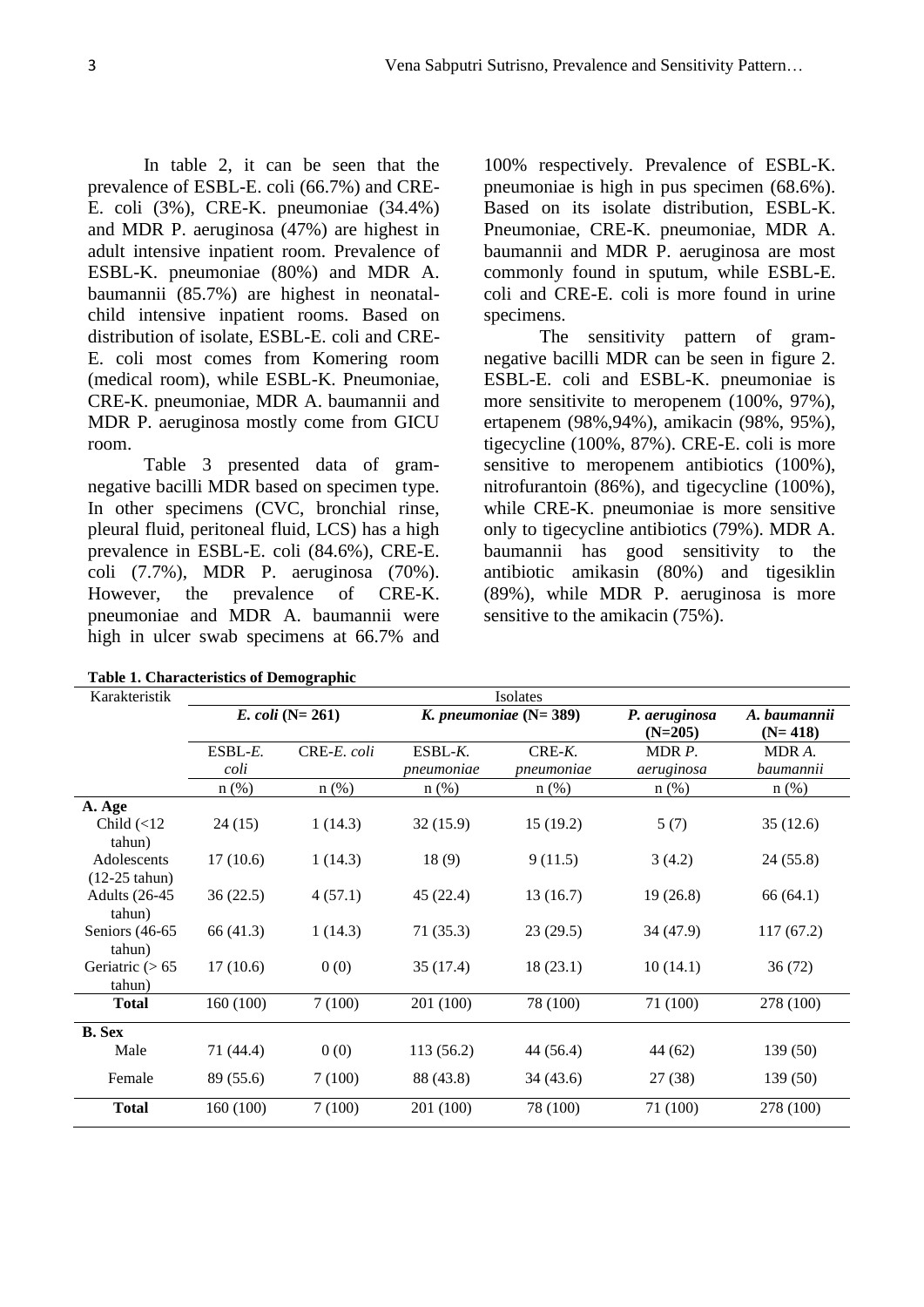| <b>Inpatient Room</b> |                      | Isolar.                 |                                |                                |                         |               |           |                         |              |                         |                                |  |  |  |
|-----------------------|----------------------|-------------------------|--------------------------------|--------------------------------|-------------------------|---------------|-----------|-------------------------|--------------|-------------------------|--------------------------------|--|--|--|
|                       |                      |                         | E. coli                        |                                |                         | K. pneumoniae |           |                         | P. genzinesa | А. рантаннії            |                                |  |  |  |
|                       |                      | $\overline{\bf N}$      | <b>ESBL</b>                    | CRE                            | $\overline{\mathbf{N}}$ | <b>ESBL</b>   | CRE       | $\overline{\mathbf{N}}$ | <b>MDR</b>   | $\overline{\mathbf{N}}$ | <b>MDR</b>                     |  |  |  |
|                       |                      |                         | $n$ $\left(\frac{9}{6}\right)$ | $n$ $\left(\frac{9}{6}\right)$ |                         | $n$ (%)       | $n (\%)$  |                         | $n$ (%)      |                         | $n$ $\left(\frac{9}{6}\right)$ |  |  |  |
| A.                    | Neonatus-            | 6                       | 3(1.9)                         | 0(0)                           | 30                      | 24 (12)       | 6(7.7)    | 10                      | 4(5.6)       | 35                      | 30 (10.8)                      |  |  |  |
| Intensi<br>ve         | child<br>NICU        | 0                       | 0(0)                           | 0(0)                           | 16                      | 13(6.5)       | 4(5.1)    | 3                       | 3(4.2)       | 19                      | 18(6.5)                        |  |  |  |
| room                  | PICU                 | 6                       | 3(1.9)                         | 0(0)                           | 14                      | 11(5.5)       | 2(2.6)    | 7                       | 1(1.4)       | 16                      | 12(4.3)                        |  |  |  |
|                       | <b>Adults</b>        | 33                      | 22 (13.8)                      | 1(14.3)                        |                         | 65 (32.4)     | 49 (62.8) | 68                      | 32 (45.1)    | 162                     | 121 (43.6)                     |  |  |  |
|                       | GICU                 | 26<br>0(0)<br>19 (11.9) |                                | 143<br>113                     | 51 (25.4)               | 39 (50)       | 60        | 31 (43.7)               | 141          | 103 (37.1)              |                                |  |  |  |
|                       | BHC                  | 7                       | 3(1.9)                         | 1(14.3)                        | 30                      | 14(7)         | 10(12.8)  | 8                       | 1(1.4)       | 21                      | 18(6.5)                        |  |  |  |
| В.<br>Non-            | Neonatus-<br>Child   | 46                      | 25 (15.6)                      | 1(14.3)                        | 33                      | 12(6)         | 10(12.8)  | 11                      | 1(1.4)       | 20                      | 10(7.6)                        |  |  |  |
| Intensi<br>ve         | Selincah<br>Room     | 44                      | 24(15)                         | 1(14.3)                        | 28                      | 9(4.5)        | 9(11.5)   | 11                      | 1(1.4)       | 16                      | 7(6.5)                         |  |  |  |
| room                  | Neonatus<br>Room     | 2                       | 1(0.6)                         | 0(0)                           | 5                       | 3(1.5)        | 1(1.3)    | 0                       | 0(0)         | 4                       | 3(1.1)                         |  |  |  |
|                       | <b>Adults</b>        | 176                     | 110 (68.7)                     | 5(71.4)                        | 183                     | 100 (49.6)    | 13(16.7)  | 116                     | 34 (47.9)    | 201                     | 117 (38.3)                     |  |  |  |
|                       | Enim<br>Room         | 15                      | 3(1.9)                         | 0(0)                           | 7                       | 2(1)          | 0(0)      | 1                       | 0(0)         | 4                       | 1(0.4)                         |  |  |  |
|                       | Borang,<br>Room      | 0                       | 0(0)                           | 0(0)                           | 2                       | 1(0.5)        | 0(0)      | 2                       | 1(1.4)       | 6                       | 4(1.4)                         |  |  |  |
|                       | Kelingi<br>Room      | 4                       | 3(1.9)                         | 0(0)                           | 20                      | 14(7)         | 3(3.8)    | 19                      | 4(5.6)       | 11                      | 4(1.4)                         |  |  |  |
|                       | Komering<br>Room     | 47                      | 35 (21.9)                      | 4 (57.1)                       | 48                      | 27 (13.4)     | 1(1.3)    | 31                      | 10(14.1)     | 75                      | 45 (16.2)                      |  |  |  |
|                       | Lakitan<br>Room      | 32                      | 18 (11.3)                      | 0(0)                           | 22                      | 9(4.5)        | 3(3.8)    | 16                      | 4(5.6)       | 18                      | 13(4.7)                        |  |  |  |
|                       | Lematang<br>Room     | 14                      | 12(7.5)                        | 0(0)                           | 15                      | 10(5)         | 0(0)      | 7                       | 2(2.8)       | 14                      | 10(3.6)                        |  |  |  |
|                       | Musi<br>Room         | 13                      | 10(6.3)                        | 0(0)                           | 13                      | 8(4)          | 1(1.3)    | 8                       | 0(0)         | 7                       | 3(1.1)                         |  |  |  |
|                       | Qeau<br>Room         | 9                       | 7(4.4)                         | 0(0)                           | 12                      | 6(3)          | 2(2.6)    | 2                       | 2(2.8)       | 8                       | 4(1.4)                         |  |  |  |
|                       | Rambang,<br>Room     | 11                      | 5(3.1)                         | 0(0)                           | 6                       | 4(2)          | 1(1.3)    | 1                       | 0(0)         | 8                       | 6(2.2)                         |  |  |  |
|                       | Baraa<br>Room        | 15                      | 8(5)                           | 0(0)                           | 25                      | 9(4.5)        | 0(0)      | 12                      | 4(5.6)       | 25                      | 18 (6.5)                       |  |  |  |
|                       | <b>Bupit</b><br>Room | 16                      | 9 (5.6)                        | 1(14.3)                        | 13                      | 10(5)         | 2(2.6)    | 17                      | 7 (9.9)      | 25                      | 9(3.2)                         |  |  |  |
| Total                 |                      | 261                     | 160(100)                       | 7(100)                         | 389                     | 201 (100)     | 78(100)   | 205                     | 71 (100)     | 418                     | 278 (100)                      |  |  |  |

#### **Table 2. Distribution of Gram-negative Bacilli MDR based on Inpatient Room**

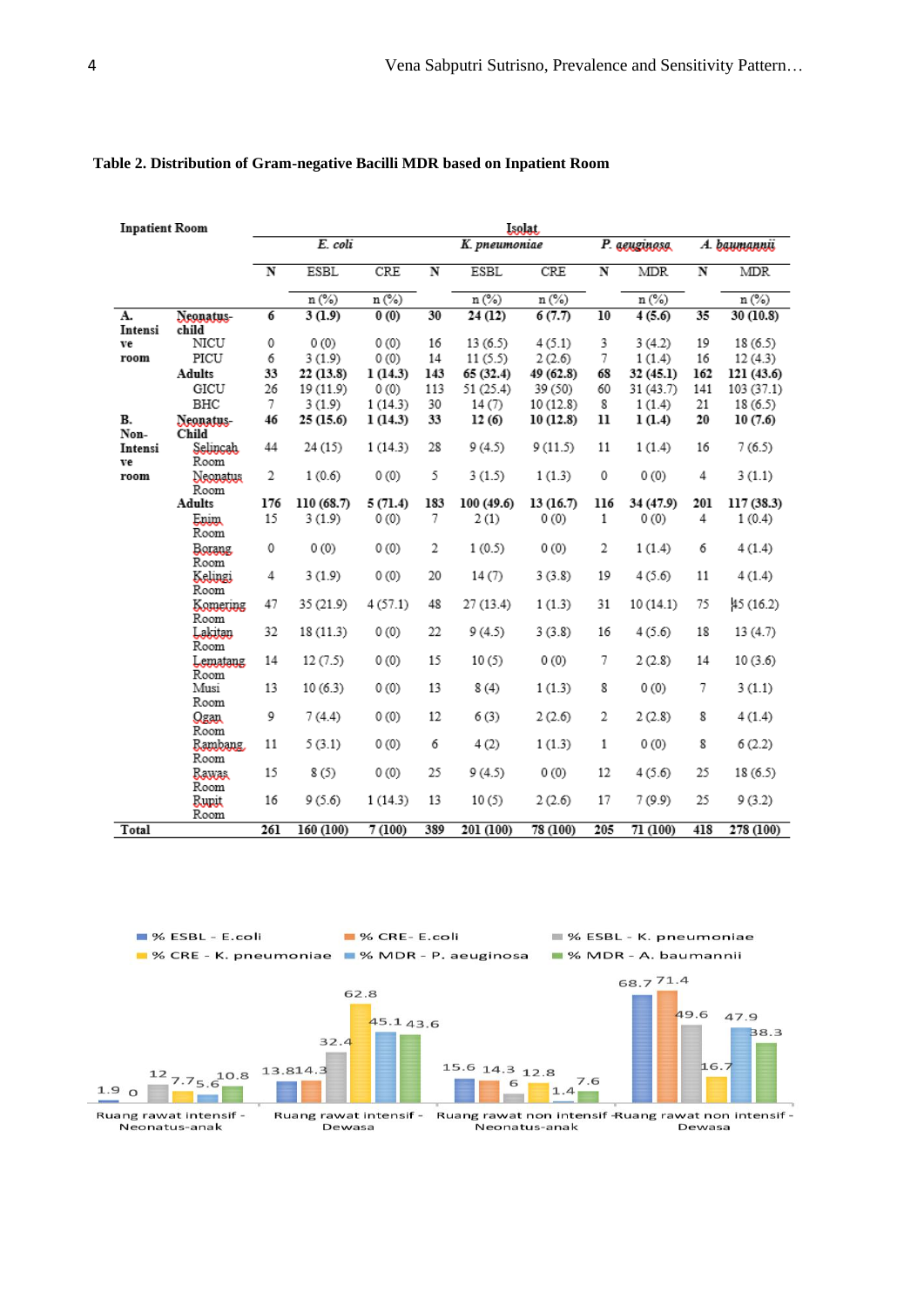| <b>Specimen</b> | <b>Isolates</b> |             |            |     |               |            |                |               |              |            |  |  |  |  |  |
|-----------------|-----------------|-------------|------------|-----|---------------|------------|----------------|---------------|--------------|------------|--|--|--|--|--|
| <b>Type</b>     |                 | E. coli     |            |     | K. pneumoniae |            |                | P. aeruginosa | A. baumannii |            |  |  |  |  |  |
|                 | N               | <b>ESBL</b> | <b>CRE</b> | N   | <b>ESBL</b>   | <b>CRE</b> | N              | <b>MDR</b>    | N            | <b>MDR</b> |  |  |  |  |  |
|                 |                 | $n$ (%)     | $n$ (%)    |     | $n$ (%)       | $n$ (%)    |                | n(%)          |              | $n$ (%)    |  |  |  |  |  |
| Sputum          | 29              | 20(12.5)    | 0(0)       | 215 | 116(57.7)     | 39(50)     | 105            | 36(50.7)      | 234          | 148 (53.2) |  |  |  |  |  |
| <b>Blood</b>    | 17              | 12(7.5)     | 0(0)       | 32  | 19(9.5)       | 8(10.3)    | $\overline{4}$ | 1(1.4)        | 35           | 26(9.4)    |  |  |  |  |  |
| Urine           | 93              | 57(35.6)    | 5(71.4)    | 48  | 21(10.4)      | 14 (17.9)  | 15             | 5(7)          | 27           | 17(6.1)    |  |  |  |  |  |
| Pus             | 83              | 48 (30)     | 1(14.3)    | 35  | 24(11.9)      | 3(3.8)     | 41             | 13(18.3)      | 61           | 52(18.7)   |  |  |  |  |  |
| Ulcer<br>Swabs  | 6               | 4(2.5)      | 0(0)       | 3   | 0(0)          | 2(2.6)     | 9              | 4(5.6)        | 15           | 15(5.4)    |  |  |  |  |  |
| Other<br>Swabs  | 20              | 8(5)        | 0(0)       | 41  | 14(7)         | 6(7.7)     | 21             | 5(7)          | 33           | 9(3.2)     |  |  |  |  |  |
| Others*         | 13              | 11(6.9)     | 1(14.3)    | 15  | 7(3.5)        | 6(7.7)     | 10             | 7(9.9)        | 13           | 11(4)      |  |  |  |  |  |
| <b>Total</b>    | 261             | 160(100)    | 7(100)     | 389 | 201 (100)     | 78 (100)   | 205            | 71 (100)      | 418          | 278 (100)  |  |  |  |  |  |

**Table 3. Distributions Gram-negative Bacilli MDR based on Specimen Type**

■% ESBL - E.coli ■% CRE- E.coli ■% ESBL - K. pneumoniae ■% CRE - K. pneumoniae ■% MDR - P. aeuginosa ■% MDR - A. baumannii





| Organism           |     | Antibiotics (%S)         |              |          |          |          |              |                          |              |     |                |    |          |              |                |     |            |
|--------------------|-----|--------------------------|--------------|----------|----------|----------|--------------|--------------------------|--------------|-----|----------------|----|----------|--------------|----------------|-----|------------|
|                    | N   | AMP                      | SAM          | TZP      | FEP      | CZ       | CAZ          | CRO                      | <b>AZT</b>   | MEM | ATP            | AΚ | CIP      | GN           | NIJ            | TGN | <b>SXT</b> |
| ESBL-E. coli       | 160 | $\overline{0}$           | 26           | 79       | 59       | $\Omega$ | 34           |                          | 11           | 100 | 98             | 98 | 9        | 45           | 86             | 100 | 33         |
| CRE-E. coli        | 7   | $\mathbf{0}$             | $\mathbf{0}$ | $\Omega$ | $\Omega$ | $\Omega$ | $\mathbf{0}$ | $\mathbf{0}$             | $\mathbf{0}$ | 100 | $\mathbf{0}$   | 57 | $\Omega$ | $\mathbf{0}$ | 86             | 100 | 29         |
| ESBL-K. pneumoniae | 201 | $\mathbf{0}$             | 7.           | 61       | 69       | $\Omega$ | 11           | $\mathbf{0}$             | 3            | 97  | 94             | 95 | 29       | 50           | 29             | 87  | 53         |
| CRE-K. pneumoniae  | 78  | $\mathbf{0}$             |              | 8        | 15       | $\Omega$ |              |                          | $\mathbf{0}$ | 8   | 3              | 56 | 9        | 10           | 27             | 79  | 55         |
| MDR A. baumannii   | 278 | $\overline{\phantom{a}}$ | 15           |          |          | $\Omega$ |              | $\mathbf{0}$             | ٠            | 14  | $\blacksquare$ | 80 | 4        | 6            |                | 89  | 28         |
| MDR P. aeruginosa  | 71  | -                        | ۰            | 20       | 16       | $\Omega$ | 11           | $\overline{\phantom{a}}$ | 13           | 16  |                | 75 | 28       | 42           | $\blacksquare$ |     |            |

Descriptions: AMP: Ampicilin; SAM: Ampicilin/ Sulbactam; TZP: Piperacilin/ Tazobactam; FEP: Cefepim; CZ: Cefazolin; CAZ: Ceftazidime; CRO : Ceftriaxon; AZT : Aztreonam; MEM : Meropenem; ATP : Ertapenem; AK : Amikacin; CIP : Ciprofloxacin; GN : Gentamicin; NIT : Nitrofurantoin; TGN : Tigecycline; SXT: Sulfametoxazol/ Trimetroprim.

Based on sensitivity of hospital germ patterns to antibiotic use (Dahesihdewi, 2018):

- 1. Use of Antibiotics that have sensitivity < 40% (Not recommended)
	- 2. Use of Antibiotics that have sensitivity < 40-80% (Can be considered for use)
	- 3. The use of antibiotics that have a sensitivity  $> 80\%$  is highly recommended.
	- 4. Antibiotics not tested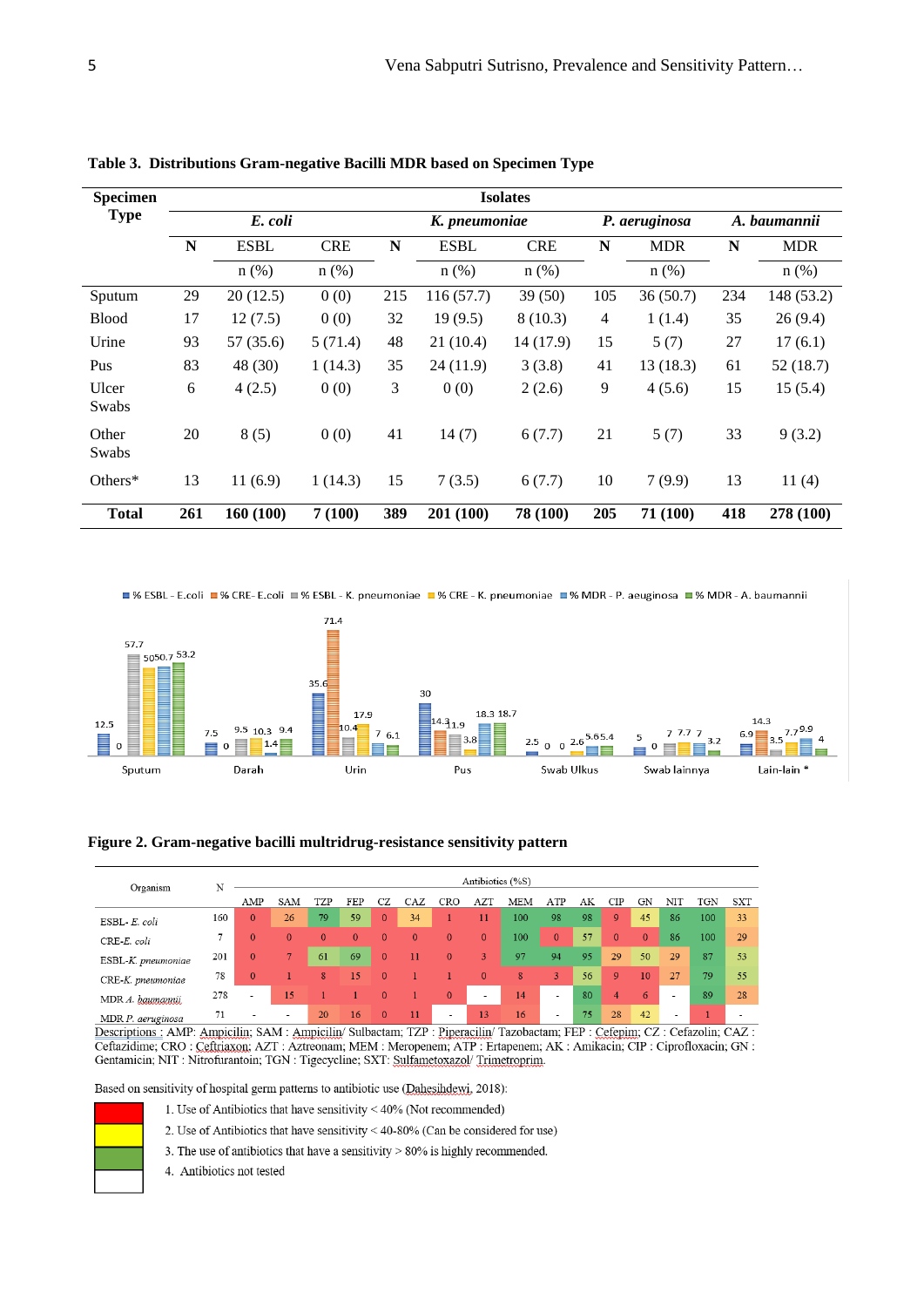### **4. Discussion**

The results of this study conducted at Mohammad Hoesin Hospital Palembang showed the highest prevalence of gramnegative bacilli MDR is MDR A. baumannii (66.5%). This is due to the spread of resistance genes associated with excessive use of broad-spectrum antibiotics, cross-infection among hospitalized patients, patients with comorbidity, invasive procedures and therapeutics.<sup>6</sup> This result is lower than the research conducted on inpatients at Dr. Soeradji Tirtonegoro Klaten Hospital in 2016- 2018, namely 81.11% (in 2016), 70.77% (in 2017) and 71.74% (in 2018)26. In other studies, also found a very high prevalence of MDR A. baumannii which is  $91\%$ <sup>1</sup> The highest prevalence of MDR A. baumannii is most likely caused by the spread of resistance genes and the ability of these bacteria to live in hospital environment.<sup>1</sup>

In this study, 71 out of 120 isolates of P. aeruginosa (34.6%) that have been multidrug-resistant. The results of this study are in accordance with the research on the prevalence of MDR P. aeruginosa conducted at Dr.M Djamil Padang Hospital which is  $36\%$ .<sup>7</sup> On the contrary, the prevalence of MDR P. aeruginosa in Arifin Achmad Hospital is higher by 45.5% because the bacteria had intrinsic resistance and can obtain resistance to other antibiotics during therapy.<sup>8</sup> The use of carbapenem and floroquininolone antibiotics is the main cause in increasing cases of MDR P. aeruginosa.<sup>7</sup>

Throughout January-June 2020, the prevalence of ESBL-E. coli and ESBL-K. pneumoniae at Mohammad Hoesin Hospital in Palembang at 61.3% and 51.7% respectively. In previous survey, the prevalence of ESBL-E. coli and ESBL-K. pneumoniae in 2018 at Mohammad Hoesin Hospital Palembang at 66% and 55% respectively. This indicates that there is a decrease in the prevalence of ESBL-E. coli from 66% to 61.3% and ESBL-E. coli from 55% to 51.7% which means the antimicrobial

resistance control program at Mohammad Hoesin Hospital Palembang is running well. However, the results of this study are still quite high when compared to surveillance reports from several referral hospitals in Indonesia, the prevalence of ESBL-E. coli (21%) and prevalence of ESBL-K. pneumoniae  $(17\%)$ <sup>2</sup> Prevalence of ESBL-K. pneumoniae and ESBL-E. coli at Dr.M Djamil Hospital in Padang were higher than the results of this study which was 70.9% and 75.7%.<sup>9</sup> The high prevalence of ESBL-E. coli and ESBL-K. pneumoniae at Dr.M Djamil Hospital in Padang was influenced by the condition of treated patients such as patients with long-treated comorbids and patients using invasive tools (urinary catheters, nasogastric tube tubes, endotracheal tube, CVP) thus increasing the risk of colonization of these bacteria.<sup>9</sup>

Carbapenem is a class of beta- lactam antibiotics that bind to penicilin binding proteins and inhibit the synthesis of cell walls.<sup>10</sup> In this study, Enterobacteriaceae (E. coli and K. pneumoniae) were tested with 2 antibiotic agents from carbapenem namely ertapenem and meropenem. The results of this study show the prevalence of CRE-E. coli is lower than the prevalence of CRE-K. pneumoniae. Prevalence of CRE-E. coli and CRE-K. pneumoniae in this study were 2.7% and 20.1%. In the study at Dr. Mohammad Hoesin Hospital in 2019 showed the prevalence of CRE-Enterobacteriaceae is 12.7% with CRE-K. pneumoniae (55.7%) and CRE-E. coli (19.3%). Reduction cases in CRE-E. coli and CRE-K. pneumoniae caused by the control of antimicrobial resistance program at RSUP Dr. Mohammad Hoesin has been running well. The results of this study are lower than the research in India, the prevalence of CRE-E. coli and CRE-K, pneumoniae in India is  $15.6\%$  and  $53.6\%$ .<sup>11</sup> Prevalence CRE-K pneumoniae and CRE-E. coli lower in this study compared to other studies due to high variations of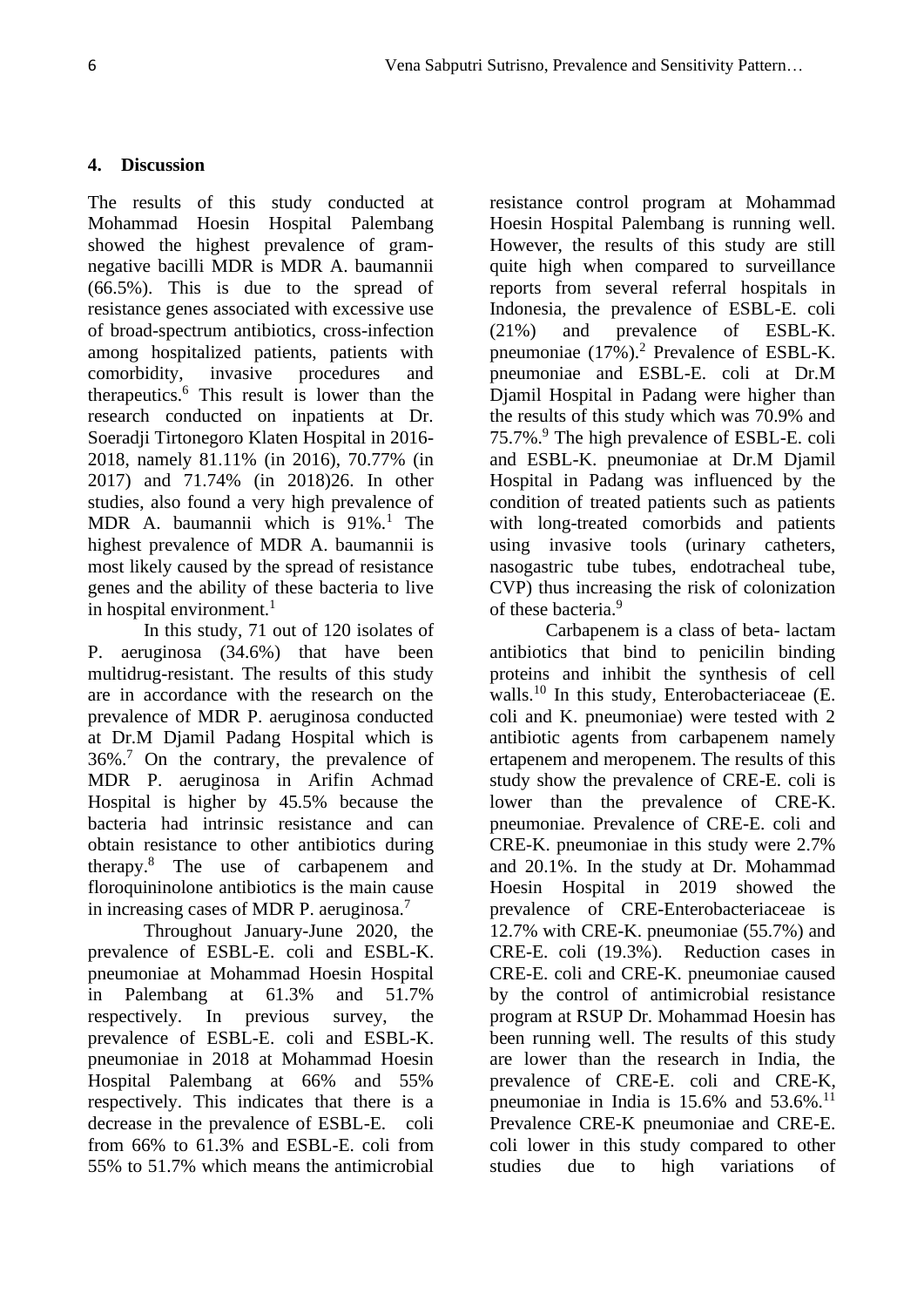Enterobacteriaceae were studied in other studies.<sup>12</sup>

Gram-negative bacilli MDR is more commonly found in the adult-elderly age category and in the male gender than females. Literature study mentioned that the distribution of age and gender in cases of gram-negative bacilli MDR is evenly distributed at all ages.<sup>13</sup> Cases of gramnegative bacilli MDR that increase in the adult-elderly age range are likely associated with a highly vulnerable productive age with various infections.<sup>1</sup> In this studies and other studies also showed a higher group of men in cases of gram-negative bacilli which is likely caused by a spectrum of more infectious diseases in men. Several other studies have also mentioned that there is no significant link between sex and cases of gram-negative bacilli multidrug-resistant.<sup>14</sup> However, ESBL-E. coli and CRE-E. coli research is not in accordance with previous research. This distribution difference is due to the study of E. coli isolates found more in urine specimens that are likely caused by urinary tract infections that affect more common in women than men.

In this study, gram-negative bacilli MDR had a higher prevalence in intensive inpatient rooms than non-intensive. Based on the distribution of isolates, most isolates are found in the room of medical room surgery room and GICU. The results of this study are also in accordance with the research at Arifin Achmad Pekanbaru Hospital which also found that the prevalence of ESBL-E. coli and ESBL¬-K. pneumoniae are highest in children's intensive care.<sup>15</sup> Prevalence of ESBL-E. coli in this study is different from other studies. Singh's research showed that the highest prevalence of ESBL-E. coli was found in children's intensive care compared to other intensively inpatient rooms.<sup>16</sup> High risk factors for ESBL-E. coli infection in intensive inpatient rooms were long-term antibiotic use, chronic disease patients, invasive procedures, and permanent use of urinary catheters.<sup>16</sup> Hospitalization was also one of the risk

factors for ESBL-E. coli and ESBL-K. pneumoniae infections due to genes that encode ESBL can be carried by plasmids that are easily spread throughout infected bacteria in inpatients.<sup>14</sup>

These results are in line with research in Turkey which states that CRE-Enterobacteriaceae is most commonly found in ICU.<sup>17</sup> Study of CRE-Enterobacteriaceae in Thailand stated that the distribution of CRE-E. coli and CRE-K. pneumoniae is most common in medical room.<sup>9</sup> CRE can colonize medical devices, such as ventilators, intravenous catheters, urinary catheters, trauma wounds or surgery and can be transmitted by contact from person to person.<sup>18</sup> This causes high cases of CRE in adult intensive inpatient rooms because the use of medical devices in this room is very high.

The results of this study are in accordance with research in Nepal which shows that MDR A. baumannii is found in intensive care.<sup>1</sup> Research in Saudi Arabia states that the ICU room is the highest place where cases of MDR A. baumannii are found and are closely related to ventilator-associated pneumoniae.<sup>6</sup> The results of this study are in accordance with Aloush's research, which states that adult intensive inpatient rooms are significantly related to cases of MDR P. aeruginosa infection.<sup>19</sup> In intensive care, there are patients with comorbids, immunocompromized patients, long-term hospitalization, long-term antibiotic use and invasive procedures with medical devices that are risk factors for infection of MDR A. baumannii and MDR P. aeruginosa. $<sup>1</sup>$ </sup>

Based on the type of specimen, MDR gram-negative bacilli has a varied distribution. In this study, the prevalence of ESBL-E. coli is more commonly found in other specimens (CVC, pleural fluid, peritoneal fluid, LCS, bronchial rinse) and its isolate distribution is found in urine specimens (35.6%). The results of this study are different from the survey at Mohammad Hoesin Hospital Palembang in 2018 which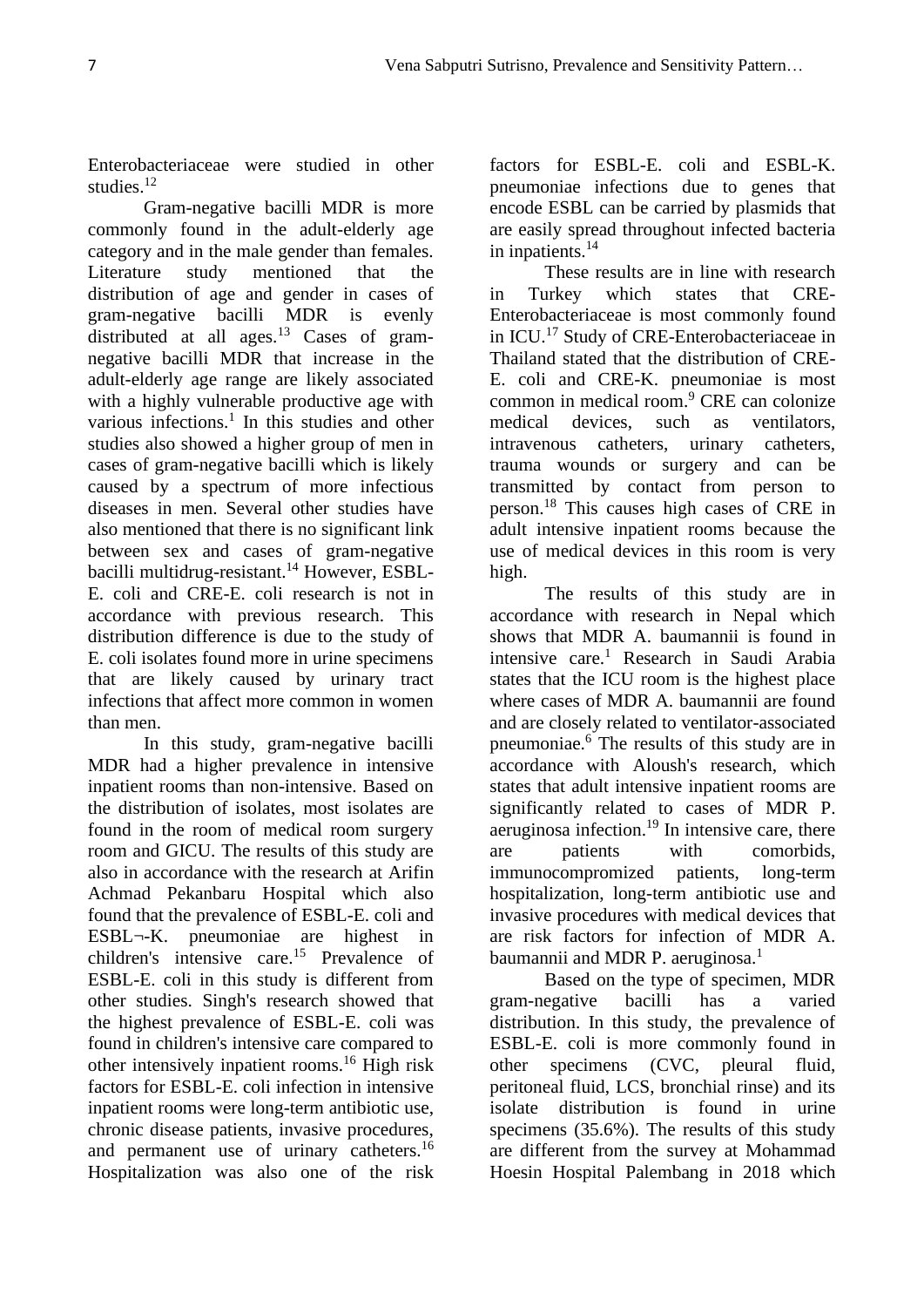showed that the prevalence of ESBL-E. coli is the highest in urine specimens. The difference between results of this study and the others was due to a study at Mohammad Hoesin Hospital Palembang in 2018 only divided the specimen type into 5 groups namely sputum, blood, pus, swab and urine. Based on distribution isolates, ESBL-E coli according to previous research was more common found in many urine specimens.

Prevalence of ESBL-K. the highest pneumoniae was found in pus specimens (68.6%) and its distribution is most commonly found in sputum specimens (57.7%). The results of this study are in accordance with the survey at Mohammad Hoesin Hospital Palembang in 2018 which showed that ESBL-K. pneumoniae is most commonly found in specimens of sputum. ESBL-K. pneumoniae in Arifin Achmad Pekanbaru Hospital is most commonly found in sputum specimens.<sup>15</sup> Research at Dr. Soeradji Tirtonegoro Klaten Hospital also states that ESBL-K. pneumoniae is most commonly found in specimens of sputum.<sup>20</sup> K. pneumoniae often causes pneumonia, sepsis, urinary tract infections and wound infections. This leads to ESBL-K. pneumoniae is found in many specimens of sputum and pus. In Anggraini's research stated that there is no meaningful difference in the prevalence of ESBL-E. coli and ESBL-K. pneumoniae by specimen type.<sup>15</sup>

Carbapenem such as meropenem and ertapenem are recommended as first line medications for patients with severe infection Enterobacteriaceae that produces ESBL. Irrational use of antibiotics leads to increased cases of resistance. The study found that CRE-E. coli was most found in urine specimens were 71.4% and CRE-K. pneumoniae was most common in sulcers/wounds swab (66.7%). The results of this study are in accordance with research at Mohammad Hoesin Hospital Palembang last year which found the most isolated CRE-Enterobacteriaceae isolates in specimens of sputum, urine, pus and wounds/ulcers swab.<sup>12</sup> The results of this study are also in accordance with the study at Cipto Mangunkusomo Hospital in 2011.<sup>11</sup>

In this study, the prevalence of MDR A. baumannii was found in ulcer swabs (100%) and its isolate distribution is found in sputum specimens (53.2%). The results of this study are in accordance with the research in Nepal that showed MDR A. baumannii is found in many sputum specimens compared to other specimens.<sup>1</sup> Research in Saudi Arabia shows that there is a relationship between the use of ventilators and increasing cases of MDR A. baumannii.<sup>6</sup> This is due to the ability of A. baumannii in forming biofilms that are closely related to cases of resistance to antibiotics and can live well in dry environments so that the conbinded environment can become a reservoir of the spread of MDR A. baumannii.<sup>6</sup>

MDR P. aeruginosa infections attacks many patients with weak immune systems such as neutropenia, chemotherapy and burns.<sup>21</sup> The results of research at Mohammad Hoesin Hospital Palembang stated that the prevalence of MDR P. aeruginosa is the highest in other specimens (CVC, pleural fluid, peritonitis fluid, LCS, bronchial rinse) by 70%, while the distribution of isolates is more found in sputum specimens (50.7%) than others. The results of this study are in accordance with research in Padang which states that MDR P. aeruginosa is most commonly found in sputum and swab specimens.<sup>7</sup> Research at Arifin Achmad Pekanbaru Hospital also obtained MDR P. aeruginosa much isolated in sputum and pus specimens.<sup>8</sup> In some studies showed that no significant association between the incidence of MDR P. aeruginosa with specimen types so that MDR P. aeruginosa can be found in all types of specimens.

Cases of gram-negative bacilli are influenced by selection pressures closely related to irrational antibiotic use and the spread of resistant bacteria. Therefore, each hospital has a PPRA committee that conducts surveillance of antibiotic use and is displayed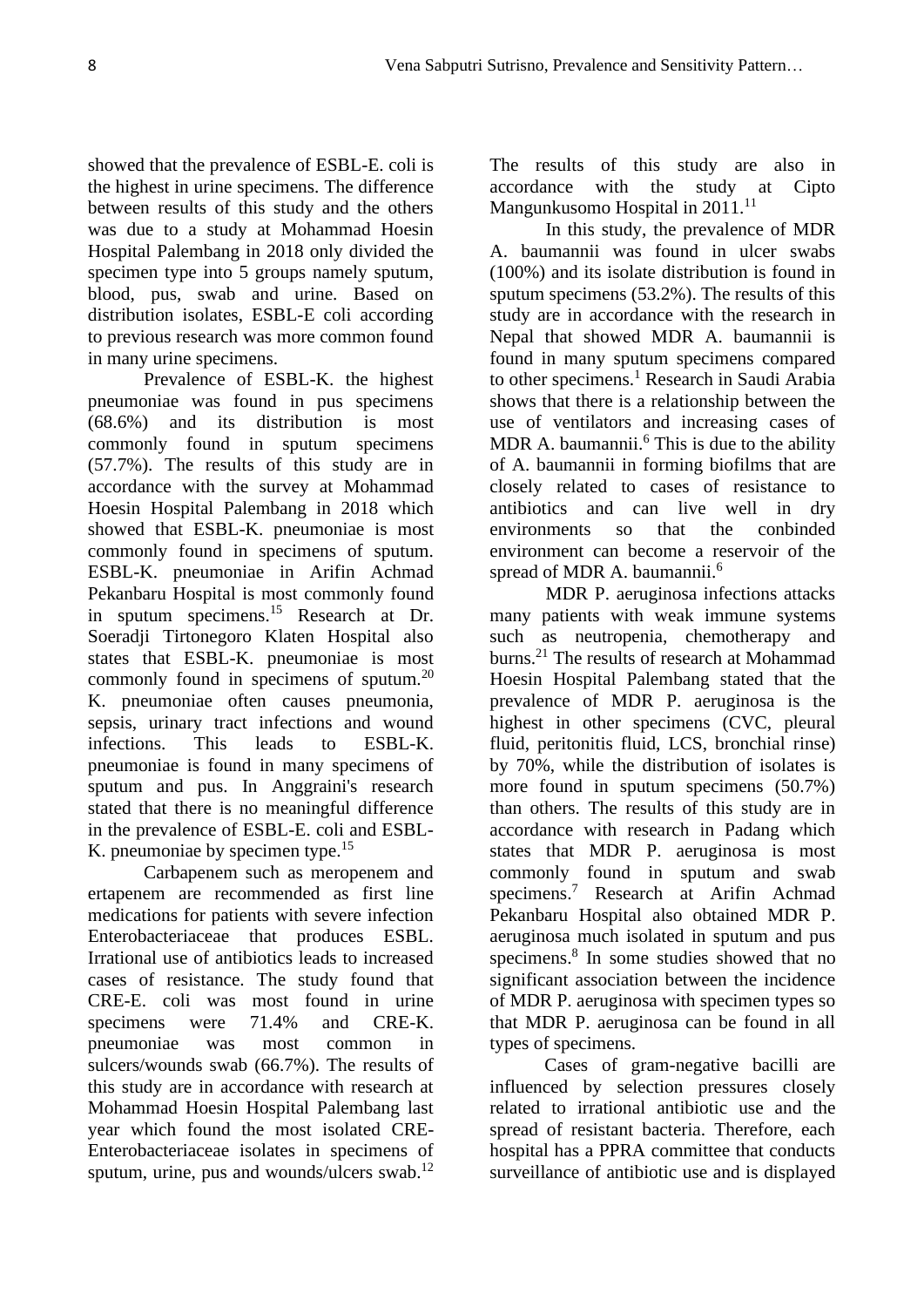in the form of an antibiogram aimed at controlling antimicrobial resistance in hospitals. $^{22}$  This antibiogram will display a profile of bacterial sensitivity to antibiotics aimed at assisting clinicians in determining empirical therapy. $2^3$  Based on recommendations from CLSI M39A4 in the manufacture of sensitivity patterns, the number of bacterial isolates is at least 30 and antibiotic sensitivity results are divided into 3 categories namely <40% is not recommended,  $\langle 40\% - 80\% \text{ can be considered and } \rangle 80\%$  is highly recommended as empirical therapy. $2<sup>3</sup>$ 

In this study, it was found that E. coli has good sensitivity in piperacilin/ tazobactam, ertapenem, meropenem, amikacin, tigecycline and nitrofurantoin. Sensitivity ESBL-E. coli at Arifin Achmad Hospital in accordance with the results of this study.<sup>15</sup> Meanwhile, research at M Djamil Padang Hospital obtained the best sensitivity to ESBL-E. coli is only 2 antibiotics namely amikacin and meropenem.<sup>9</sup> According to the results of PDS Patklin surveillance, carbapenem group (meropenem, ertapenem, doripenem, imipenem), tigecycline and amikacin are highly recommended as empirical therapy in ESBL-E. coli infections.<sup>2</sup>

The results of this study showed that K. pneumoniae and ESBL-K. pneumoniae has good sensitivity to ertapenem, meropenem, amikacin and tigecycline. This study in accordance with the research at Soeradji Tirtonegoro Klaten Hospital which has good sensitivity to antibiotics meropenem, amikacin, nitrofurantoin, tigecycline and phosphomisin.<sup>20</sup> Research at Arifin Achmad Hospital also has the same research results.<sup>15</sup> Differences in the results of this study are closely related to antibiotic resistance control programs, germ patterns of each hospital, and what antibiotics are tested. The main therapeutic options in Enterobacteriaceae infections (E. coli and K. pneumoniae) that produce ESBL are carbapenem groups (meropenem, doripenem, ertapenem, imipenem). Many studies state that carbapenem is still very sensitive in ESBL-

producing bacteria. Aminoglycosides such as amikacin can be used as an empirical therapy option in addition to carbapenem group in case of ESBL-producing bacterial infection.<sup>9</sup> The resistance mechanism in ESBLproducing bacteria is located in plasmids that carry resistant genes causing other antibiotics tested to experience resistance. Phosphomisin, cholistin and tigecycline are other therapeutic options for ESBL-producing bacteria.<sup>15</sup>

Excessive use of carbapenem-type antibiotics in cases of Enterobacteriaceae (E. coli and K. pneumoniae) infections producing ESBL can trigger selection pressures that cause Carbapenem-resistant Enterobacteriaceae (CRE). In this study, CRE-E. coli was obtained that have good sensitivity to antibiotics meropenem, tigecycline and nitrofurantoin. The results of this study are in accordance with research in Saudi Arabia which shows that CRE-K. pneumoniae has 90-100% resistance to carbapenem, fluoroquininolon and cephalosporins.<sup>24</sup> Carbapenem is subjected to resistance caused by several factors, consists of excessive expression of chromosomal cephalosporinase, loss of porin, acquisition of carbapenem genes through plasmids. $^{25}$ Therapy in CRE-Enterobacteriaceae should be based on examination of sensitivity tests, sources, the severity of infections and data from clinical research.<sup>9</sup> Based on the literature that has been submitted CRE-Enterobacteriaceae therapy can be given to antibiotics polymycin, tigecycline and phosphomisin.

The results of this study, it was found that A. baumannii and MDR A. baumannii have good sensitivity in only 2 antibiotics namely amikacin and tigecycline. However, the sensitivity of MDR A. baumannii is lower than the isolate of A. baumannii. MDR A. baumannii has experienced resistance in meropenem, cephalosporins and gentamisin. The results of this study are in accordance with the research at Zainoel Abidin Hospital namely MDR A. baumannii has a good sensitivity to antibiotics amikasin compared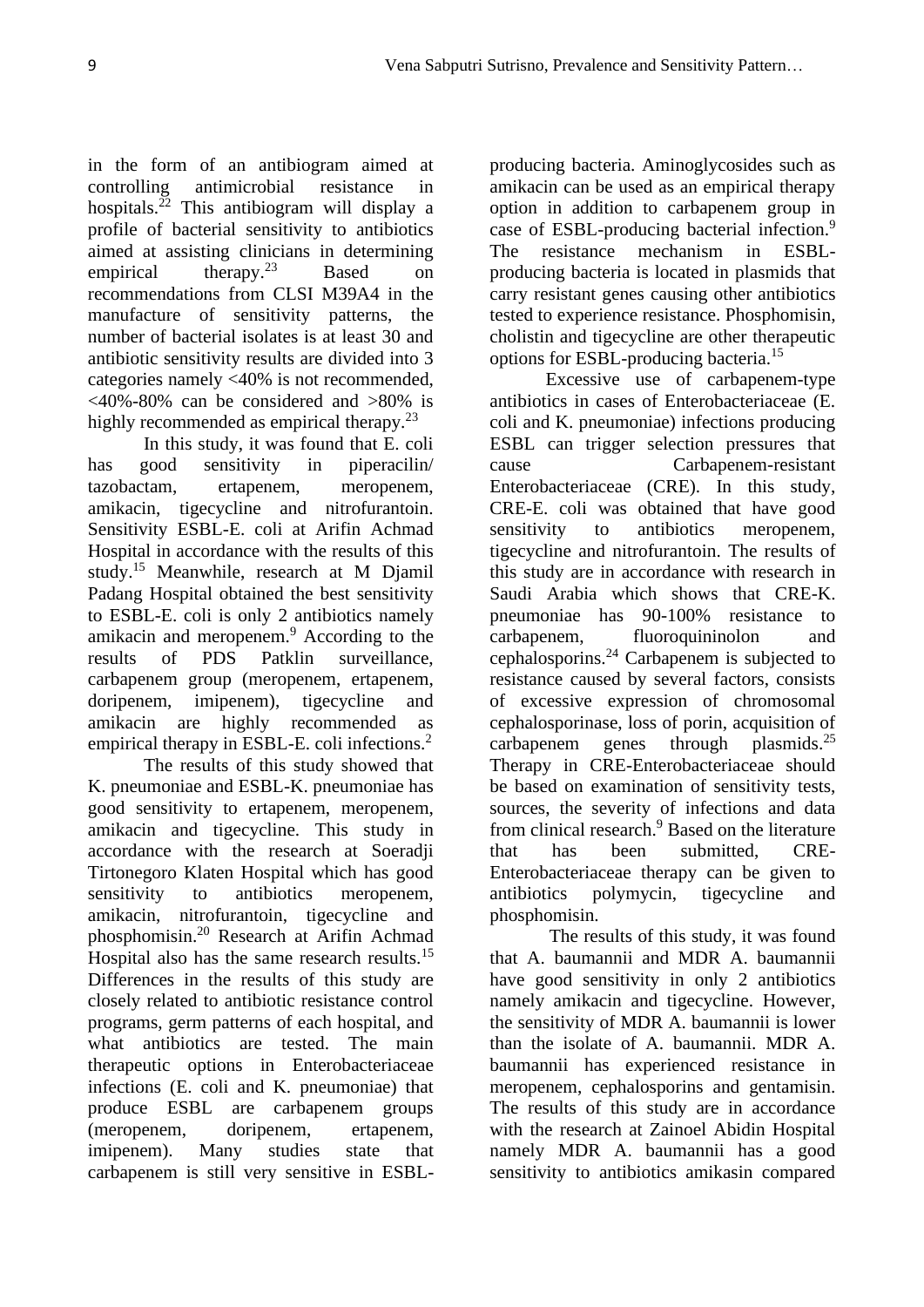to all antibiotics tested.<sup>26</sup> Research at Soetomo Hospital Surabaya is also in accordance with this study.<sup>27</sup> Amikacin is one of the antibiotic agents of the aminoglycoside group that has nephroxicity effects so that its use should be monitored. The mechanism of resistance A. baumannii to antibiotics is an enzyme that activates antibiotics, decreases access to bacterial targets through decreased permeability resulting from loss of porin, and mutation of target or cell function through PBPs.<sup>28</sup>

In this study, it was found that isolates P. aeruginosa and MDR P. aeruginosa have a good sensitivity to the antibiotic amikasin. Of all the antibiotics tested, P. aeruginosa was resistant. The results of this study are in accordance with research in Padang that shows that only amikasin antibiotics have the best sensitivity compared to other antibiotics tested.<sup>7</sup> On the contrary, the study at Arifin Achmad Hospital found that all antibiotics tested on MDR P. aeruginosa have experienced resistance and amikacin already has a sensitivity of < 80% meaning it cannot be used as empirical therapy. The resistance mechanism in P. aeruginosa is the loss of porin OprD, excessive regulation of the eflux pump, and the production of enzyme (betalactamase and carbapenemase).<sup>29</sup> Combination therapy provides the possibility that one or both agents are synergistic actively fighting pathogens infecting patients. Recommended combination therapy in MDR P. aeruginosa are seftazidime/avibaktam and seftolozane/ tazobaktam.<sup>30</sup>

# **5. Conclusion**

Gram-negative bacilli MDR was most found in male and adult-elderly age categories. The prevalence of gram-negative bacilli MDR is higher in intensively inpatient rooms than non-intensive. The distribution of gramnegative bacilli MDR isolates based on specimen types varies. Antibiotics that are sensitive to the entire gram-negative bacilli MDR is tigesiklin, except MDR P. aeruginosa is only sensitive to amikacin.

### **References**

- 1. Yadav SK, Bhujel R, Hamal P, Mishra SK, Sharma S, Sherchand JB. Burden of multidrug-resistant acinetobacter baumannii infection in hospitalized patients in a tertiary care hospital of Nepal. Infect Drug Resist. 2020;13:725.
- 2. Dahesihdewi A, Dewi YP, Sugianli AK, Parwati I. Surveilans Bakteri Resistan Multi Obat dan Kepekaannya terhadap Antibiotik di Rumah Sakit Indonesia. Departemen Patologi Klinik dan Kedokteran Laboratorium Fakultas Kedokteran Kesehatan Masyarakat dan Keperawatan Universitas Gadjah Mada; 2019.
- 3. O'Fallon E, Schreiber R, Kandel R, D'Agata EMC. Multidrug-resistant gramnegative bacteria at a long-term care facility: assessment of residents, healthcare workers, and inanimate surfaces. Infect Control Hosp Epidemiol. 2009;30(12):1172–9.
- 4. Wahyudhi A, Triratna S. Pola Kuman dan Uji Kepekaan Antibiotik pada Pasien Unit Perawatan Intensif Anak RSMH Palembang. Sari Pediatr. 2016;12(1):1–5.
- 5. Putra DP, Kusmiati T. Manajemen Pemberian Antibiotik dengan Hasil Uji Kepekaan Resisten. J Respirasi. 2015;1(1):7–14.
- 6. Ibrahim ME. Prevalence of Acinetobacter baumannii in Saudi Arabia: risk factors, antimicrobial resistance patterns and mechanisms of carbapenem resistance. Ann Clin Microbiol Antimicrob. 2019;18(1):1–12.
- 7. Rustini R, Jamsari J, Marlina M, ZUBIR N, YULIANDRA Y. Antibacterial resistance pattern of Pseudomonas aeruginosa isolated from clinical samples at a General Hospital in Padang, West Sumatra, Indonesia. Asian J Pharm Clin Res. 2017;10(8):158–60.
- 8. Anggraini D, Yulindra UG, Savira M, Djojosugito FA, Hidayat N. Prevalensi dan Pola Sensitivitas Antimikroba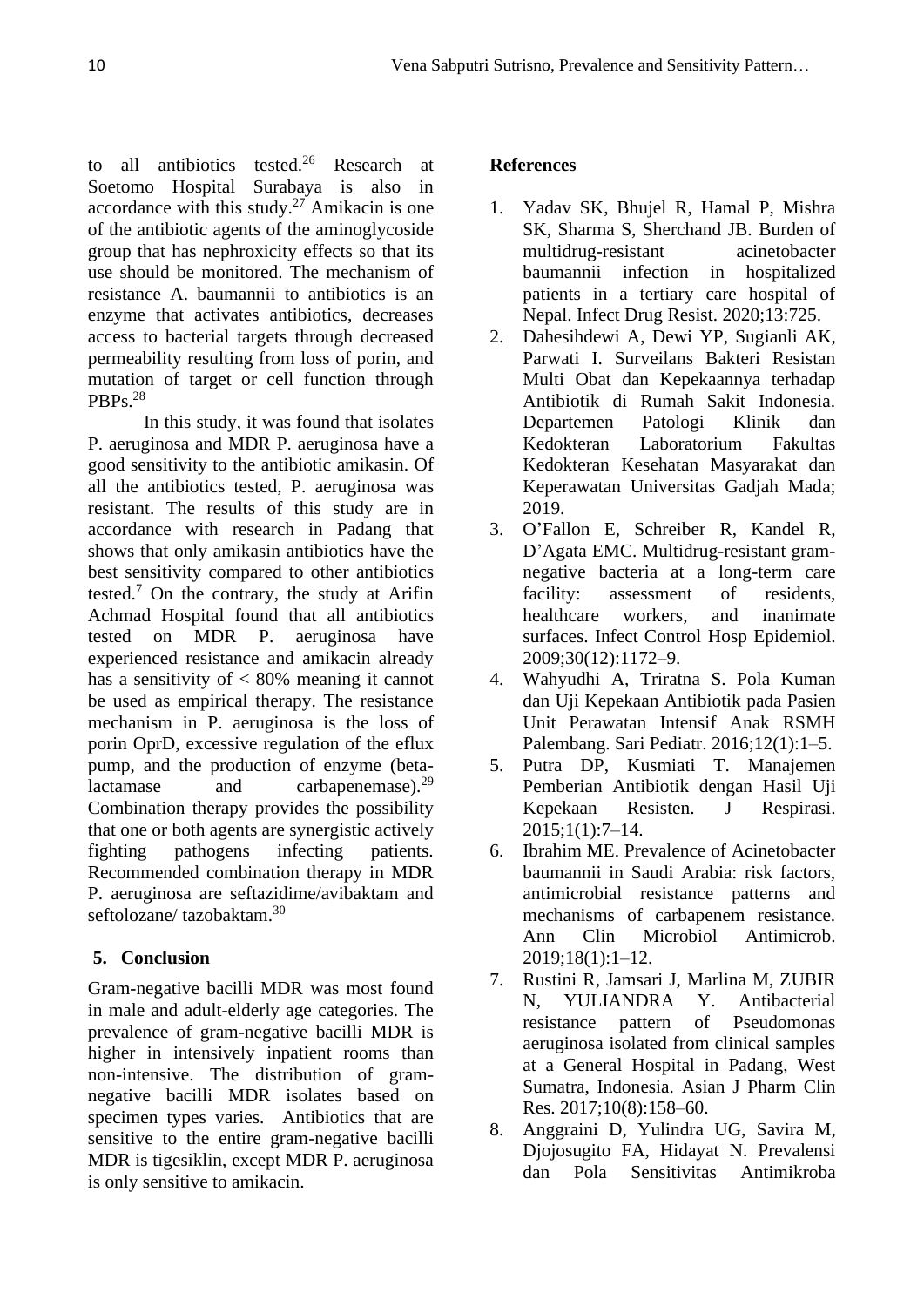Multidrug Resistant Pseudomonas aeruginosa di RSUD Arifin Achmad. Maj Kedokt Bandung. 2018;50(1):6–12.

- 9. Muztika SA, Nasrul E, Alia E. Prevalensi dan Pola Sensitivitas Antibiotik Klebsiella pneumoniae dan Escherichia coli Penghasil Extended Spectrum Beta Laktamase di RSUP Dr. M Djamil Padang. J Kesehat Andalas. 2020;9(2):189–94.
- 10. Potter RF, D'Souza AW, Dantas G. The rapid spread of carbapenem-resistant Enterobacteriaceae. Drug Resist Updat. 2016;29:30–46.
- 11. Jaggi N, Chatterjee N, Singh V, Giri SK, Dwivedi P, Panwar R, et al. Carbapenem resistance in Escherichia coli and Klebsiella pneumoniae among Indian and international patients in North India. Acta Microbiol Immunol Hung. 2019;66(3):367–76.
- 12. Amalia E, Sabrina T, Patricia V, Husna R, Rosdah AA. Identification of carbapenemases enterobacteriaceae producing gene blaVIM in clinical isolates. In: Journal of Physics: Conference Series. IOP Publishing; 2019. p. 12004.
- 13. Yuwono Y. Identifikasi Gen SHV pada Enterobacteriaceae Produsen Extended-Spectrum Beta-Lactamases (ESBLs). Syifa'MEDIKA J Kedokt dan Kesehat. 2013;4(1):9–15.
- 14. Mahamat OO, Lounnas M, Hide M, Dumont Y, Tidjani A, Kamougam K, et al. High prevalence and characterization of extended-spectrum ß-lactamase producing Enterobacteriaceae in Chadian hospitals. BMC Infect Dis. 2019;19(1):1– 7.
- 15. Anggraini D, Sholihin UH, Savira M, Djojosugito FA, Irawan D, Rustam RP. Prevalensi dan pola sensitivitas enterobacteriaceae penghasil ESBL di RSUD Arifin Achmad Pekanbaru. J Kedokt Brawijaya. 2018;30(1):47–52.
- 16. Singh N, Pattnaik D, Neogi DK, Jena J, Mallick B. Prevalence of ESBL in

Escherichia coli isolates among ICU patients in a tertiary care hospital. J Clin diagnostic Res JCDR. 2016;10(9):DC19.

- 17. Baran I, Aksu N. Phenotypic and genotypic characteristics of carbapenemresistant Enterobacteriaceae in a tertiarylevel reference hospital in Turkey. Ann Clin Microbiol Antimicrob. 2016;15(1):1–11.
- 18. CDC. Antibiotic resistance threats in the United States, 2019. US Department of Health and Human Services, Centres for Disease Control and ...: 2019.
- 19. Aloush V, Navon-Venezia S, Seigman-Igra Y, Cabili S, Carmeli Y. Multidrugresistant Pseudomonas aeruginosa: risk factors and clinical impact. Antimicrob Agents Chemother. 2006;50(1):43–8.
- 20. Sinanjung K, Nirwati H, Aman AT. Extended spectrum beta lactamase (ESBL)-producing Klebsiella pneumoniae clinical isolates and its susceptibility pattern to antibiotics at Dr. Soeradji Tirtonegoro General Hospital Klaten, Central Java. J Med Sci (Berkala ilmu Kedokteran). 2020;52(1).
- 21. Riedel S, Morse SA, Mietzner TA, Miller S. Jawetz Melnick & Adelbergs Medical Microbiology 28 E. McGraw Hill Professional; 2019.
- 22. Permenkes RI. Program Pengendalian Resistensi Antimikroba di Rumah Sakit. Jakarta Menteri Kesehat Republik Indones. 2015;
- 23. Akualing JS, Rejeki IPS. ANTIBIOGRAM (Antibiogram). Indones J Clin Pathol Med Lab. 2018;23(1):90–5.
- 24. Balkhy HH, El-Saed A, Al Johani SM, Francis C, Al-Qahtani AA, Al-Ahdal MN, et al. The epidemiology of the first described carbapenem-resistant Klebsiella pneumoniae outbreak in a tertiary care hospital in Saudi Arabia: how far do we go? Eur J Clin Microbiol Infect Dis. 2012;31(8):1901–9.
- 25. Wilson H, Török ME. Extendedspectrum β-lactamase-producing and carbapenemase-producing